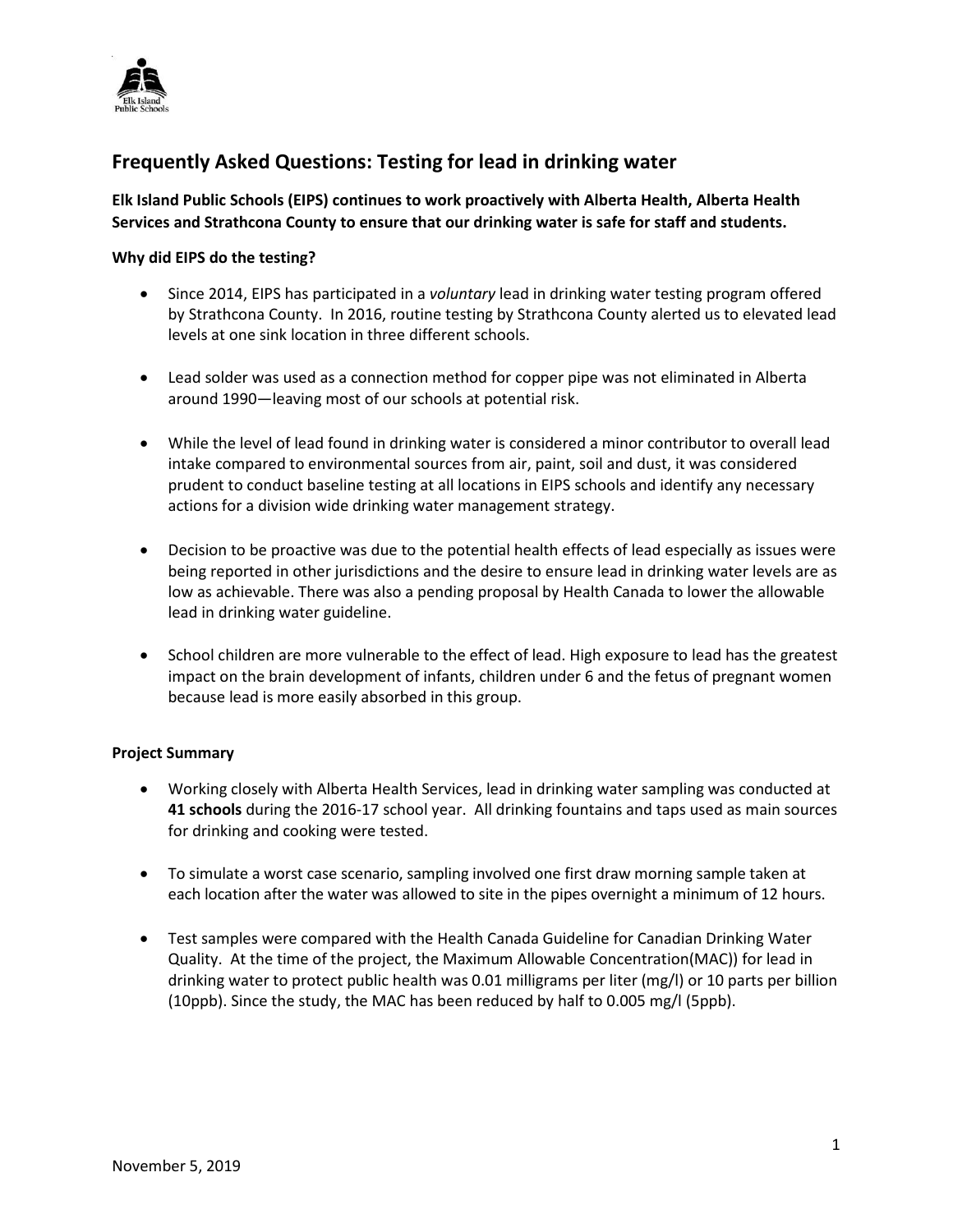

• Staff, students, parents and Alberta Health Services were kept apprised of the project results. This was combined with educational resources for staff and families including how to prevent lead exposure at home such as always running water until it is cold before drinking. Schools with locations exceeding the guideline were provided with letters to share with staff and parents outlining the findings and the remedial actions being taken to keep staff and students safe.

## **Results**

- The source of drinking water comes from municipal service lines. To date, no lead service lines have been identified. Any lead found in drinking water would be from lead containing plumbing components (for example, pipes, solder and fixtures).
- Eleven out of 41 school sites (27 per cent) had one or more results that exceeded the Health Canada Guideline of 10 ppb. Date of construction for these schools ranged between 1951 and 1988. Nine sites had drinking locations equal to or slightly greater than the MAC, one site had one location 2 times the MAC and one high school some locations with levels has high as 5 times the MAC.
- The 11 schools sites that had one or more fountains that exceeded the 10 ppb guideline were: Ardrossan Junior Senior High; Bev Facey Community High, Brentwood Elementary, Fultonvale Elementary Junior High, Glen Allan Elementary, Ministik Elementary, Salisbury Composite High, Sherwood Heights Junior High, Strathcona Christian Academy Secondary, Vegreville Composite High, and Wes Hosford Elementary.
- Where necessary, plumbing components were replaced, fountains were taken out of service and if needed, a daily flushing program was implemented. EIPS has been actively installing bottle filling stations with filters at a number of schools.
- For locations that exceeded the 10 ppb Health Canada guideline, resampling was conducted before and after remediation to determine success. Additional samples were taken at 0, 30 and 60 second flushing intervals. Test results have shown that elevated lead levels quickly fall below the MAC after 30 seconds of flushing.
- AHS has indicated that that elevated levels found at some locations did not pose an immediate health risk but supported our efforts to reduce lead levels to as low as possible.